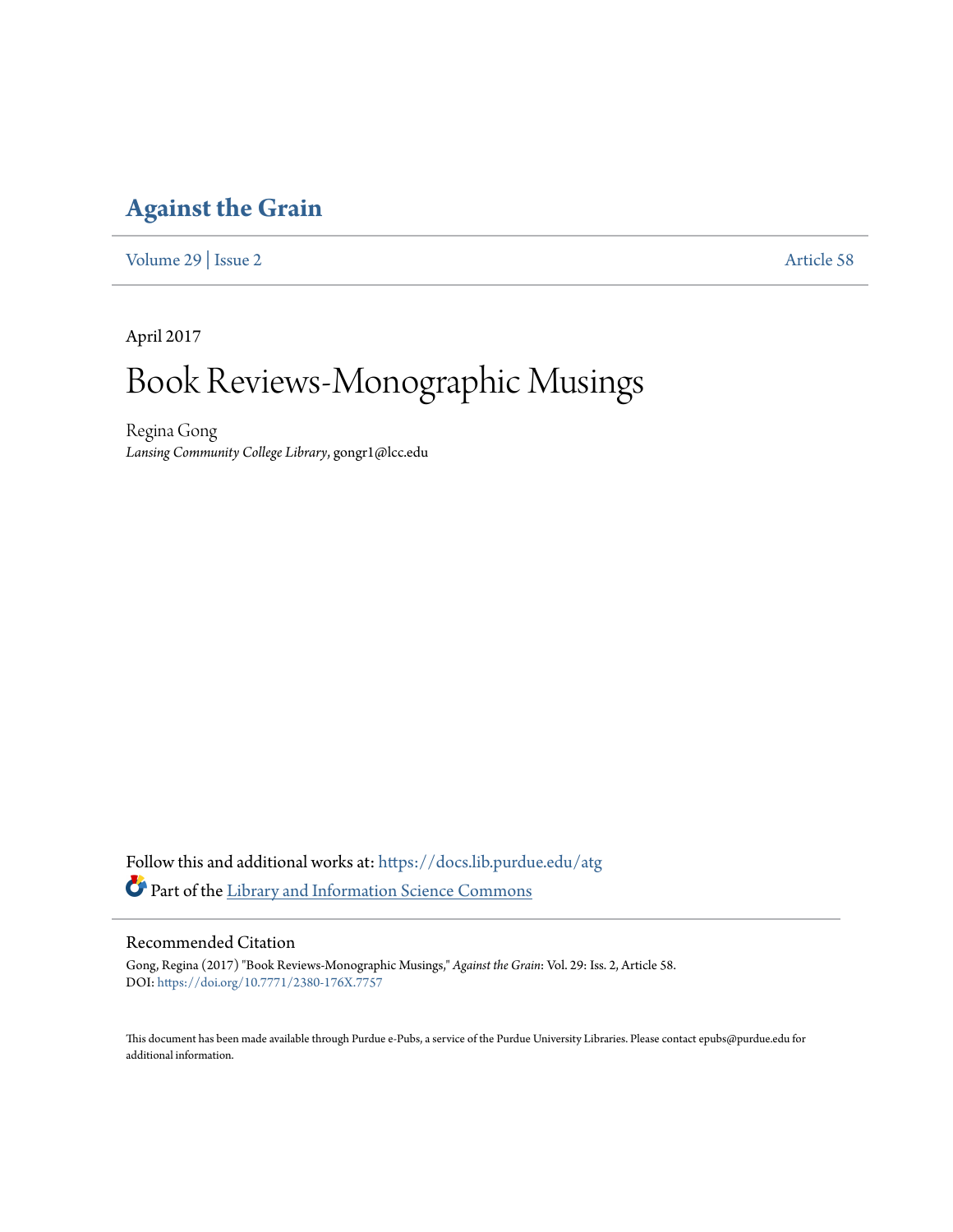## Book Reviews — Monographic Musings

Column Editor: **Regina Gong** (Open Educational Resources (OER) Project Manager/Head of Technical Services and Systems, Lansing Community College Library) <gongr1@lcc.edu>

*Column Editor's Note: By the time this issue comes out, it will be spring with the semester almost at the end, at least for us here at LCC. Because I have way too much on my plate this semester, I was not able to read and review new books as much as I'd like to. Coincidentally, my regular reviewers also were asking me if they could take some time out from reviewing new books since they were way too busy as well. So I'm having these piles of new books being sent my way and not enough reviewers to read them. Hopefully, as the semester draws to a close, I can come back to writing reviews myself as well as my other book reviewers. Of course, if you are so inclined to help me out, I encourage you to reach out to me and tell me the subjects you're most interested in so I can match you with the book I have on hand.* 

*Just send me an email if you're interested and you're well on your way to becoming a reviewer for ATG. Hope you enjoy this month's review and as always, happy reading. — RG*

**Holden, Jesse**. *Acquisitions: Core Concepts and Practices*. 2nd ed., Chicago, IL: Neal-Schuman, 2017. 9780838914601. 152 pages. \$85.00.

Reviewed by **Ashley Fast Bailey** (Director, Collection Development and Workflow Solutions, Central US, GOBI Library Solutions) <abailey@ybp.com>

In *Acquisitions: Core Concept and Practices*, **Jesse Holden** updates and builds upon the first edition of this work. The second edition has significant changes from the first and draws upon the "assemblage theory" to frame the work of acquisitions. Since the first edition, there have been a number of changes in the acquisitions area. By using his first work as a base, he adds in additional concepts to enhance the work. **Holden**, former Head of Acquisitions at the **University of Southern California** and currently an Account Services Manager for **ESBCO**, takes the "assemblage theory" and illustrates how it applies to acquisitions.

**Holden** begins by laying the framework of core concepts of acquisitions before he embarks on the chapters of assemblage. In the overview, he defines all the terms and concepts that he will build on in this work. By defining information, collection, acquisitions, theory, and ethics, **Holden** insures the reader is thinking about each of the concepts the same way as he dives into applying "assemblage theory" to library acquisitions. He notes that acquisitions in its most basic functions is the ordering, receiving, accessing, and payment for content, but that to be successful in today's ecosystem it goes beyond this.

After the introduction, **Holden** dives into the assemblages that make up acquisitions: access, discovery, feedback and service. For the "assemblage of access," he describes this one as the most fundamental. Collecting content in a library has always been a core function. The shift in what and how we collect directly affects acquisitions. This assemblage grows more complex with the variety of materials, formats, and content that is collected. Acquisitions works with many different avenues to bring content in the collection — from traditional book vendors, to subscription agents, to direct purchases — acquisitions must stay flexible based on format and avenue to allow for variations in different ways of collection. They must also partner and work with their providers in an ethical and productive manner. Being able to effectively and practically manage the content coming into the library and provide access to its users is the big picture. In today's library acquisitions landscape, an acquisitions librarian must evaluate and work with many different options for bringing in content to the library to meet the collections requirements. Being able to navigate the myriad of options and formats requires the librarian and library to be proactive and dynamic.

Moving along to the "assemblage of discovery," **Holden** focuses on the discovery layers and types of content: print and eBook options.

He goes into detail on handling and managing these two formats in the acquisitions department. Since acquisitions straddles many areas of the library, this group is closely entwined with multiple areas within the library. This section of the work goes into details on various formats, focusing heavily on eBooks and purchasing options/models and management of that format. Since acquisitions plays a key role in connecting

the users with the content the library owns, they play an increasing role in ensuring that access for the users is available. This complex process can play across multiple departments within a library, thus acquisitions needs to build in and have the flexibility to be a part of this process.

The last assemblage that **Holden** categorizes is the "assemblage of feedback and service." Acquisitions should be constantly reviewing and making sure that the practices it employs are up to date, efficient, and meeting expectations of the library and user base. Along with insuring



access and discoverability, it has the facet of service. **Holden** writes that for service and feedback, staff, technology-driven tools, acquisition plans, and measurable mechanisms of feedback play a part. It is important that feedback is gathered and evaluated so that the acquisitions department stays in a cycle of improvement and relevance. Acquisitions work is complex and as new formats, models and ways of collecting are added to the mix, adapting and contributing to the process is key.

Wrapping up the work, **Holden** pulls all the assemblages together and goes into detail on managing acquisitions holistically. Giving various considerations and thoughts on the face of acquisitions today, he concludes that rather than conducting acquisitions in the same way the library world always has, we should take this time to radicalize our approach. Acquisitions should evaluate current processes and approaches within the context of today's ecosystem and move away from models based on fixed linearity of process or presumed standardizations. Acquisitions work today should focus on the growing amount and formats of information. With the ever-changing technologies, acquisitions should be proactive and flexible in the library's overall assemblage.

**Jost, Richard M**. *Selecting and Implementing an Integrated Library System: The Most Important Decision You Will Ever Make*. *Chandos Information Professional Series.* Amsterdam, The Netherlands: Chandos Publishing, 2016. 9780081001530. 112 pages. \$78.95.

Reviewed by **Dao Rong Gong** (Systems Librarian, Michigan State University Libraries)  $\langle \text{gongd}(\hat{\alpha})$ msu.edu>

How can one approach the task of choosing a new library system? This book answers it through the lens of system librarianship. It aims to fill in the need for a short overview of the bolts and nuts of system implementation where the takeaways are not only limited to the knowledge needed in carrying out such a task but also takes into account the technological environment where library operation takes place.

The author **Richard M. Jost** is currently the Information Systems Coordinator at the **University of Washington Marian Gould Gallagher Law Library** in Seattle. He also has an extensive experience working in technical services in various libraries. The book demonstrates good perspectives about technology and other works from the backend of library operation. The book demonstrates perspectives about the integrated library system and technical works from the backend of library operation. The audience can be library staff who need to know about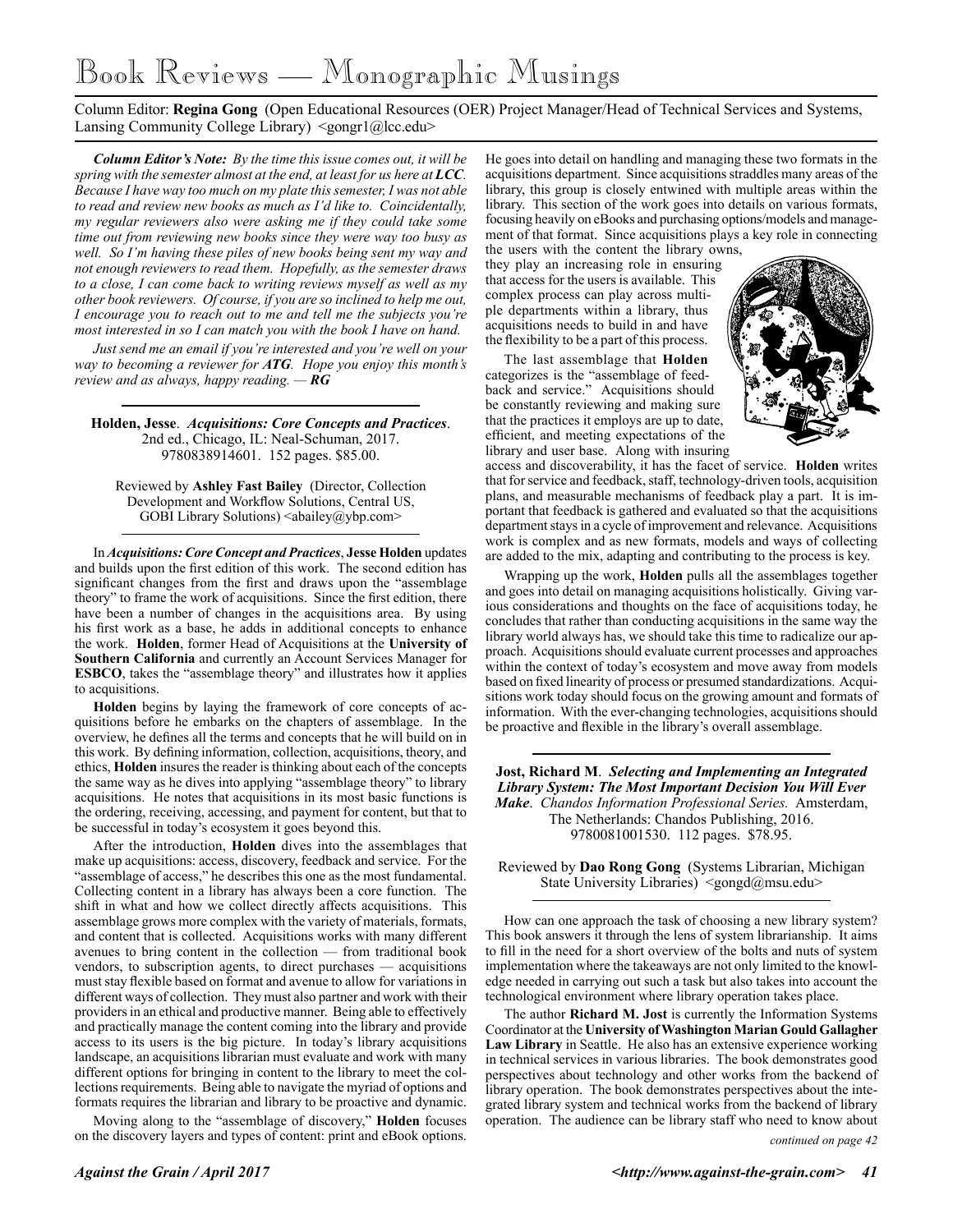#### **Book Reviews** *from page 41*

the library technology component, and where to look at should they ever consider moving to a new library system. The goal of the book is to help library staff understand "selecting a system that meets the library's current needs and yet is flexible enough for the future" (p. 99).

The author starts off by using the famous quote "technology is easy, people are hard" which he uses in some chapters to talk about managing change among staff. **Jost** also focuses on the human quality of systems librarianship. He stresses the importance of finding the right person who will carry out and oversee a library systems project and as much as possible, hiring a dedicated person to manage an automation project. To illustrate this need further, he provides a discussion of the position, skills, roles, including how the position is situated in an organization and how it relates to other jobs. It also discusses the role of the Human Resources department in the hiring process where it is important to consider past experience and the ability to see what the "real" problems are in the system. Another chapter provides a discussion of "staffing the library of the future." The author lists some qualities that are considered as "intangible traits" in systems librarians and in any library staff. Qualities such as: adaptability, inquisitiveness, irreverence, confidence, collegiality, and versatility go a long way in ensuring success in a system migration role a staff plays in the library.

On to the bigger library landscape discussion, **Jost** tries to bring the emerging trends to the thought process in choosing a library system that includes changes in technologies, information format, publishing practices, patron browsing or reading habits. Half of the 14 chapters are devoted to the overview of library operations, interworking and staffing in libraries which then provides a good foundation for readers to understand the many intricacies of library operations. It contains a useful chapter about writing Request for Proposals (RFP) as well as chapters on needs assessment and the library automation marketplace that references the annual Library Technology Report by **Marshall Breeding**. There is also a case study about the **Orbis Cascade** project in the appendix that illustrates a real life example of choosing a library system in a collaborative consortial network environment. Considering the title of the book, the discussion about selecting and implementing a library system may look sparse for readers who want to know more. This book will probably not provide you everything you need to know, but is still a worthwhile read for those considering a migration to a new system.

**Brown, Nicole E**., **Kaila Bussert, Denise Hattwig**, and **Ann Madaille**. *Visual Literacy for Libraries: A Practical Standards-based Guide.* Chicago, IL: ALA Editions, 2016. 9780838913819. 208 pages. \$70.00.

Reviewed by **Margaret M. Kain** (Reference Librarian for Education, University of Alabama at Birmingham Libraries) <pkain@uab.edu>

*Visual Literacy for Libraries***,** a practical, standards-based guide, is not an edited book or an anthology but rather the collaborative work of four practicing librarians. Using the **ACRL** Visual Literacy Competency Standards for Higher Education as a stepping off point, authors **Brown**, **Bussert**, **Hattwig** and **Medaille** offer readers useful information, insights with food-for-thought on using visual materials in the classroom, and ways to engage students in scholarly research. The use of images and promotion of visual literacy is a natural extension of information literacy.

Split into six chapters, *Visual Literacy* guides the reader through the basics of connecting the dots between visual literacy and pedagogy; including ways to locate and use images in addition to written content in scholarly research projects. It begins with information about interpreting, analyzing images and graphs and demonstrating how images or graphs may be used to provide an effective image of complex data. Authors explain how understanding the social and cultural impact of images is important as it could potentially affect the way images will be received; adding descriptive text to help clarify images is important.

Next, the discussion focuses on locating or finding an image that will convey the tone and content of what is being communicated including creating and using images to enhance presentations. The authors further explore the ways images help make a presentation more memorable. Images serve not only the idea but the tone of the communication. Exploring the impact of the color and content of an image; the technology used to create or edit an image. The ethical use of images is the focus of the fourth chapter. Authors provide an overview of image copyright; practical information on the fair use debate; plus, how to interpret terms of use and the ethics of image sharing. Subsequent chapter discusses the importance of citing images and properly crediting the source of images which is a topic that works hand in hand with ethical use and copyright. This chapter opens the door to a discussion on the scholarly communication process and citing of images using **MLA** and **APA** styles. The final chapter examines the role images play in the research process. Exploring how images may be used to further research; how to review and evaluate a source, an image, graph or a map.

Written as a working practice tool, each chapter contains standard practical reference features. Questions authors have identified as *foundational questions* begin the conversation by providing a list of thought-provoking questions and short answers. These questions are designed to encourage discussion and exploration of information relating to visuals or images. *Coffee breaks* provide librarians with food for thought. The sections contain short activities that serve as starting points for incorporating visual literacy into the classroom, presentations, and in student teachable moments. The *more to explore* section offers additional resources on topics discussed in the chapter. These resource lists are provided as tools to assist the reader developing their own visual literacy resource guides. Rounding out the content is a *visual literacy in action* section that contains outcome driven activities and worksheets. The activities in this section are mapped to the **ACRL** Visual Literacy Competency Standards and Performance Indicators; the **ACRL** Visual Standards are conveniently included in an Appendix.

*Visual Literacy* is a handbook that provides the teaching librarian an overview of key areas and the how-to for incorporating images, graphs or maps in scholarly research. Authors provide practical tips, thought provoking questions, plus useful worksheets and activities for pairing visual literacy with information literacy in scholarly research and presentations. *Visual Literacy for Libraries*is a wonderful practice tool and recommended reading for all librarians.

**Anderson, Rick**. *Libraries, Leadership, and Scholarly Communication: Essays.* Chicago, IL: ALA Editions, 2016. 9780838914335. 220 pages. \$67.00.

Reviewed by **Don Todaro** (Director of Reference/Research and Collections Management, Library of Michigan) <todarod@michigan.gov>

The thirty-seven essays in this varied collection by **Rick Anderson** originally appeared as columns, white papers, contributions to professional blogs, and briefing papers. Most are fairly recent pieces, having appeared in the last few years, and for the most part they are quick reads of four to six pages, with an occasional more extended piece interspersed. **Anderson**, an Associate Dean for Collections and Scholarly Communication in the **J. Willard Marriott Library** at the **University of Utah**, is a prolific writer and a well-known speaker on libraries and scholarly communication. This collection amply reflects his wide-ranging views on library management, the scholarly communication ecology, and the multifarious challenges libraries face today.

The essays are grouped into two sections, each comprising about half of the book, one under the rubric, "Libraries and Their Collections, Now and in the Future," and the other titled "Scholarly Communication and Library-Publisher Relations." **Anderson** comes at a variety of questions in the first section from a big-picture management perspective, often basing his arguments on the strategic deployment of resources and the best use of staff time and effort, whether discussing patron-driven acquisitions (PDA), the shift to digital from "commodity books," new uses of library space, the demise of the print *Encyclopedia Britannica*,

*continued on page 43*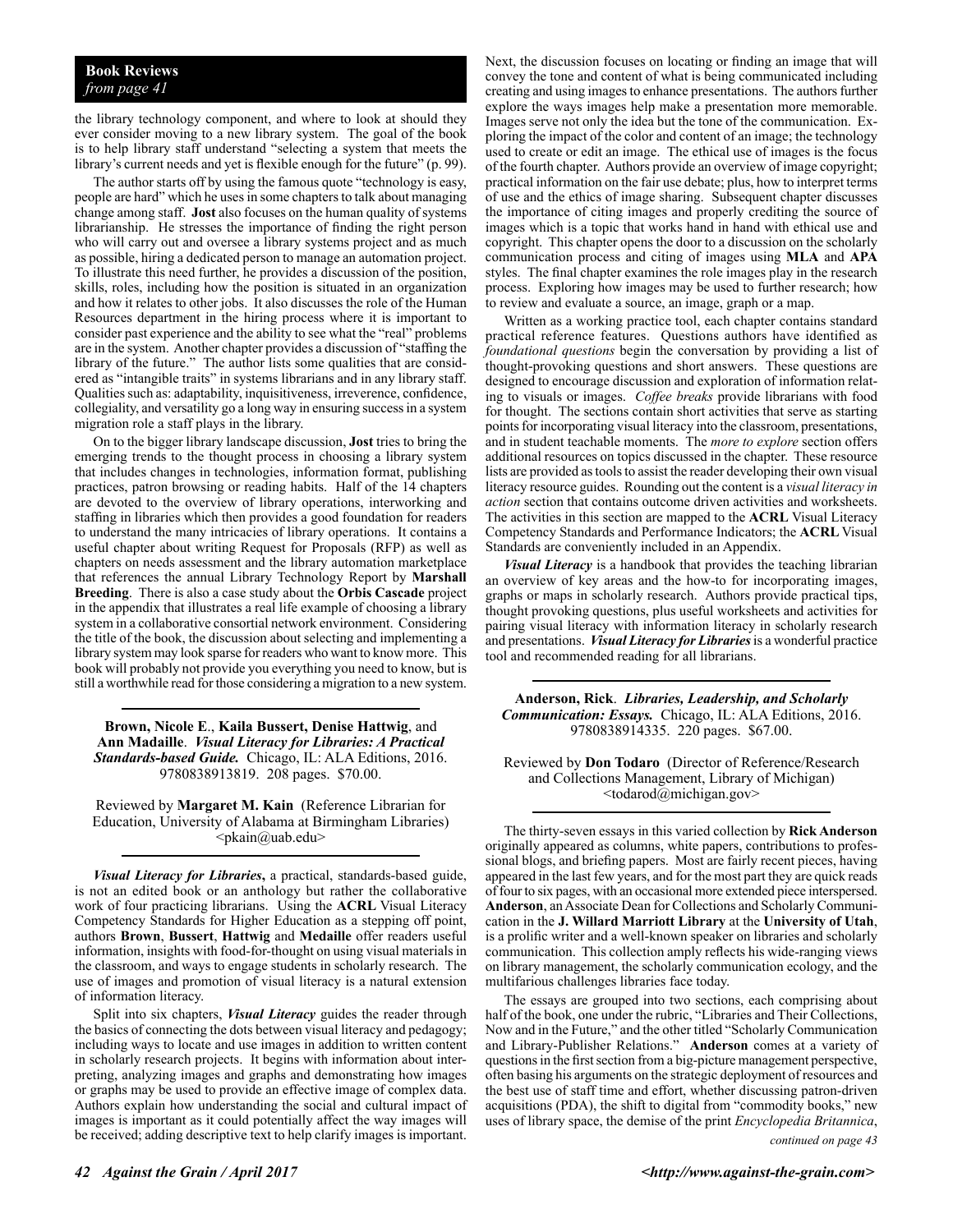

### **Book Reviews** *from page 42*

the redesign of reference services, or cataloging and serials workflows. He discusses library practices in ways that may, at times, be contentious or unpopular, such as when he questions the requirement by some special collections departments that patrons obtain permission from the library in order to republish, in whole or part, items held by them that are in the public domain. A key theme that runs through the essays in this first section is the alignment of our decision-making with our professional values as librarians. Indeed, there is a thoughtful essay devoted solely to the topic of values, specifically **ALA's** "Core Values of Librarianship" statement. A related emphasis in many of the pieces is the alignment of programs and services to the institutional mission of the parent organization, and **Anderson** offers guidance on ways to accomplish this.

Essays in the second section extend the general interest in management topics found in the first and look at scholarly communication issues as well as vendor relations. **Anderson** identifies the "distorted signals" in the publishing marketplace that lead libraries, authors, readers, and journal publishers to act independently of each other, often to no good end, and which result in publishers having little incentive to control pricing. In an essay written in 2013, the idea of academia 'taking back' publishing is addressed. Here **Anderson** explores several possibilities of how that might occur before he reaches the conclusion that none of the scenarios would likely happen any time soon. An essay on the fundamental differences between advocacy and analysis, and the proper role of each, illuminates later discussions about other topics, notably open access (OA). OA is covered in a relatively long essay for the volume (15 pages), as well as in several short pieces. The **Creative Commons** Attribution license and copyright are also discussed in several separate essays. Additional pieces focus on predatory publishing practices, printon-demand, article processing charge (APC) and subventions, dealing with sales reps, and pricing models used by vendors.

Throughout the essays, **Anderson** combines a direct, conversational style with crisp, analytic arguments that make for enjoyable and informative reading on topics both large and small. He distills complex topics well, often in a very short space, does justice to the essentials of competing arguments on an issue, and delivers his judgements persuasively. While readers will no doubt find points of disagreement or remain unpersuaded on some topics, especially some advocates of OA, **Anderson** wrestles with many tough issues in an accessible, often convincing fashion. I highly recommend this book.

*Lawton, OK*

**Hubbard, Melissa A.**, **Robert H. Jackson**, and **Arnold Hirshon**, eds. *Forging the Future of Special Collections*. Chicago, IL: ALA Neal-Schuman, 2016. 9780838913864. 202 pages. \$85.00.

Reviewed by **Mary Jo Zeter** (Latin American and Caribbean Studies Bibliographer, Michigan State University Libraries)  $\leq$ zeter $\omega$ msu.edu $>$ 

*Forging the Future of Special Collections* brings together essays inspired by a 2014 colloquium on special collections hosted by the **Kelvin Smith Library** at **Case Western Reserve University** in Cleveland, Ohio. Co-editors **Melissa A. Hubbard** and **Arnold Hirshon** are Head of Special Collections and Archives at the **Kelvin Smith Library** and University Librarian at **Case Western Reserve** respectively; **Robert H. Jackson** was the first Kelvin Smith Library Distinguished Visiting Scholar. The 2014 colloquium itself evolved from a Rare Book Forum at the **Library of Congress** in 2001, "Private Collections and Special Collections Libraries." In his introduction to the present volume, **Jackson**, a bibliophile and noted collector, harkens back to the conclusion of a talk he gave at the 2001 Forum, namely that the future of special collections lies in the building and nurturing of relationships between *continued on page 44*